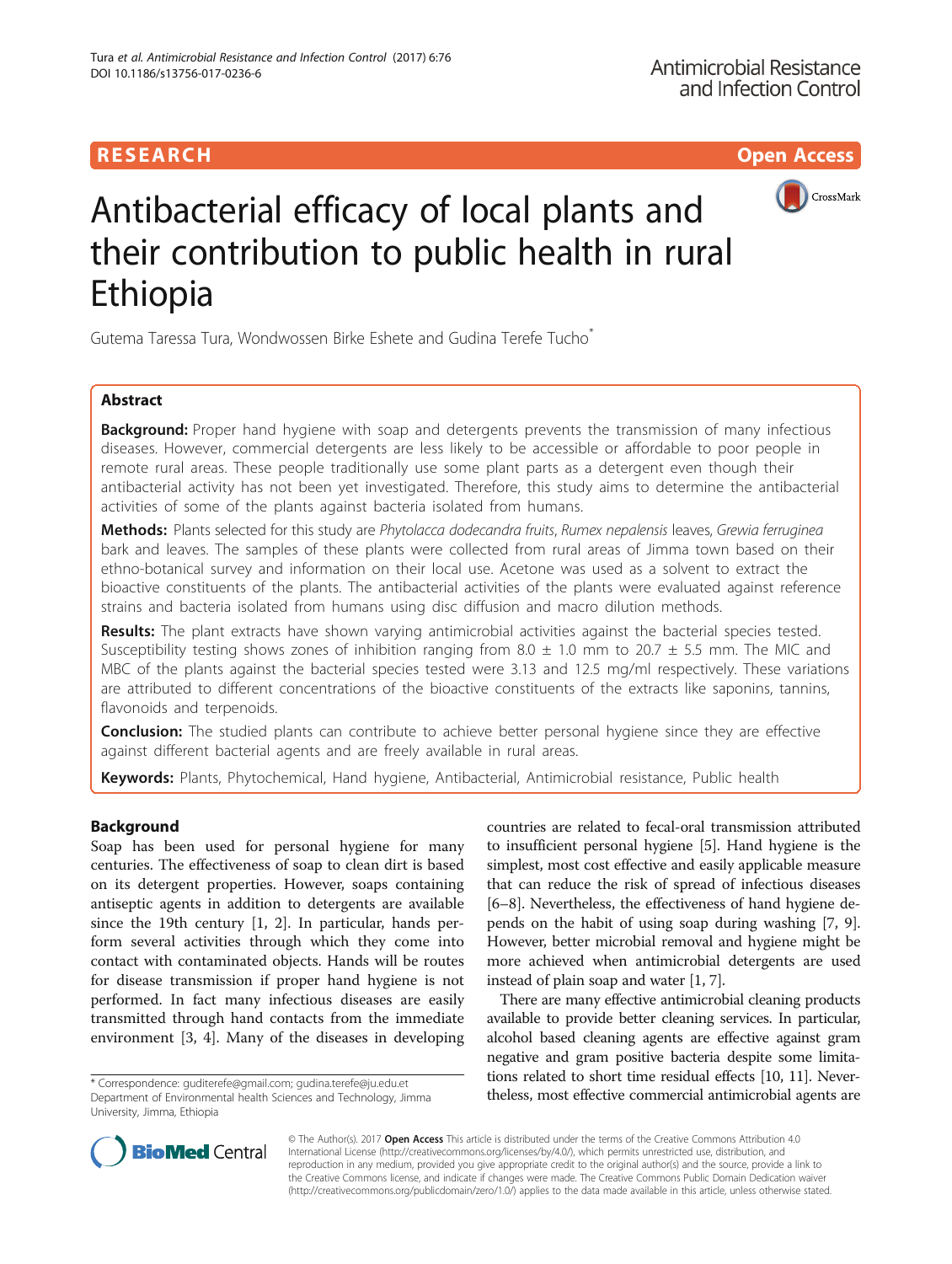less likely accessible or affordable to poor people living in remote rural areas of developing countries to meet the goal of hand hygiene [\[12\]](#page-6-0). Alternatively, different plants with antimicrobial properties can replace expensive commercial antimicrobial products [\[13, 14\]](#page-6-0). Most plant products are effective including against harmful resistant micro-organisms [\[15\]](#page-6-0).

People in rural areas have a rich tradition of using different parts of plants for personal hygiene. For instance, Phytolacca dodecandra (P. dodecandra) fruits, Rumex nepalensis (R. nepalensis) leaves and Grewia ferruginea (G. ferruginea) leaves and bark are some of the most commonly used plants in different rural areas of Ethiopia for cleaning purposes (i.e. bathing, washing clothes etc.). There are a lot of effective different plants used for personal hygiene in different parts of the world [[16](#page-6-0)–[19](#page-6-0)]. Several medicinal plants have been studied for their antibacterial activities against different pathogenic bacteria species [\[20](#page-6-0)–[22\]](#page-6-0). Many of them were also found to be effective against resistant microbial strains [\[16, 23](#page-6-0)]. However, the antibacterial activities of plants used for personal hygiene have not been yet determined. These plants can be cost effective alternatives to modern detergents if their antibacterial activities are determined and promoted. Studying their antibacterial activity is not only to promote them as alternatives but also to preserve indigenous knowledge about the use of local plants for personal hygiene [\[24](#page-6-0)]. Therefore, this study aims to evaluate the antibacterial activities of some plants used for personal hygiene against bacterial colonizing the skin. The results can be vital in the promotion of low cost and effective cleaning materials in rural areas and in preserving indigenous knowledge about plants used for personal hygiene.

# **Methods**

# Plant sample collection and preparation

Different parts of healthy test plants of P. dodecandra (local name "Andoode") fruits, R. nepalensis (local name

Table 1 Ethno-botanical and relevant information of the plants

"Timiji") leaves, G. ferruginea (local name "Dhoqonu") leaves and bark were collected from rural areas within the Jimma zone. The selection of the test plants was based on ethno-botanical surveys and relevant information of traditional use of the plants as detergents [\[21, 25](#page-6-0)]. The parts of the plants considered for sampling are frequently used for cleaning purposes.

The collected samples were washed under running clean tap water to eliminate adhering dust and any foreign particles and shaded to dry at room temperature for about 7–14 days. The dried samples were grinded with a mechanical grinder, sieved with a 2.5 mm sieve size and stored at 4 °C until considered for extraction [[26\]](#page-6-0). The bioactive constituents of the plants were extracted with acetone. Acetone was selected as a solvent based on its low toxicity, easiness of extraction and easy evaporation [[27\]](#page-6-0). The extraction was performed by dissolving 200 g of each plant's powder in 700 ml of acetone, shaken at constant speed of 300 rpm (HY-5A Maneuver style vibrator shaker) and filtered with Whatman No.1 filter paper. The contents were then dried and weighed for their extract yields and stored at 4 °C for microbial assay. The percentage extract yields of the plants were calculated as: Percentage extract yield

 $(\%) = \frac{\text{Weight of dried extract}}{\text{Weight of dried powder}}$  X100 (Table 1).

# Phytochemical screening

The phytochemical screenings of the plants were made based on qualitative methods used in other studies [[28](#page-6-0)–[30](#page-6-0)]. Saponins, tannins, flavonoids and terpenoids were bioactive compounds considered for identification based on their antimicrobial activities [[31](#page-6-0)–[35](#page-6-0)]. The concentration of the constituents was determined based on their relative color strength; the deeper the color the stronger the concentration of the constituents in the extracts.

| Name                  |                |                    | Parts used  | Traditional use                                | Picture of the plant |  |
|-----------------------|----------------|--------------------|-------------|------------------------------------------------|----------------------|--|
| Scientific            | Family         | Local              |             |                                                | part                 |  |
| Phytolacca dodecandra | Phytolaccaceae | Andoodee (Indodi)  | Fruit       | Used for washing of clothes,<br>hands and body |                      |  |
| Rumex nepalensis      | Polygonaceae   | Timijii (Tult)     | Leaf        | Used for washing of<br>hands and hair          |                      |  |
| Grewia ferruginea     | Tiliaceae      | Dhogonu (Lenkoata) | Leaf        | Used for washing hair                          |                      |  |
| Grewia ferruginea     | Tiliaceae      | Dhogonu (Lenkoata) | <b>Bark</b> | Used for washing hair                          |                      |  |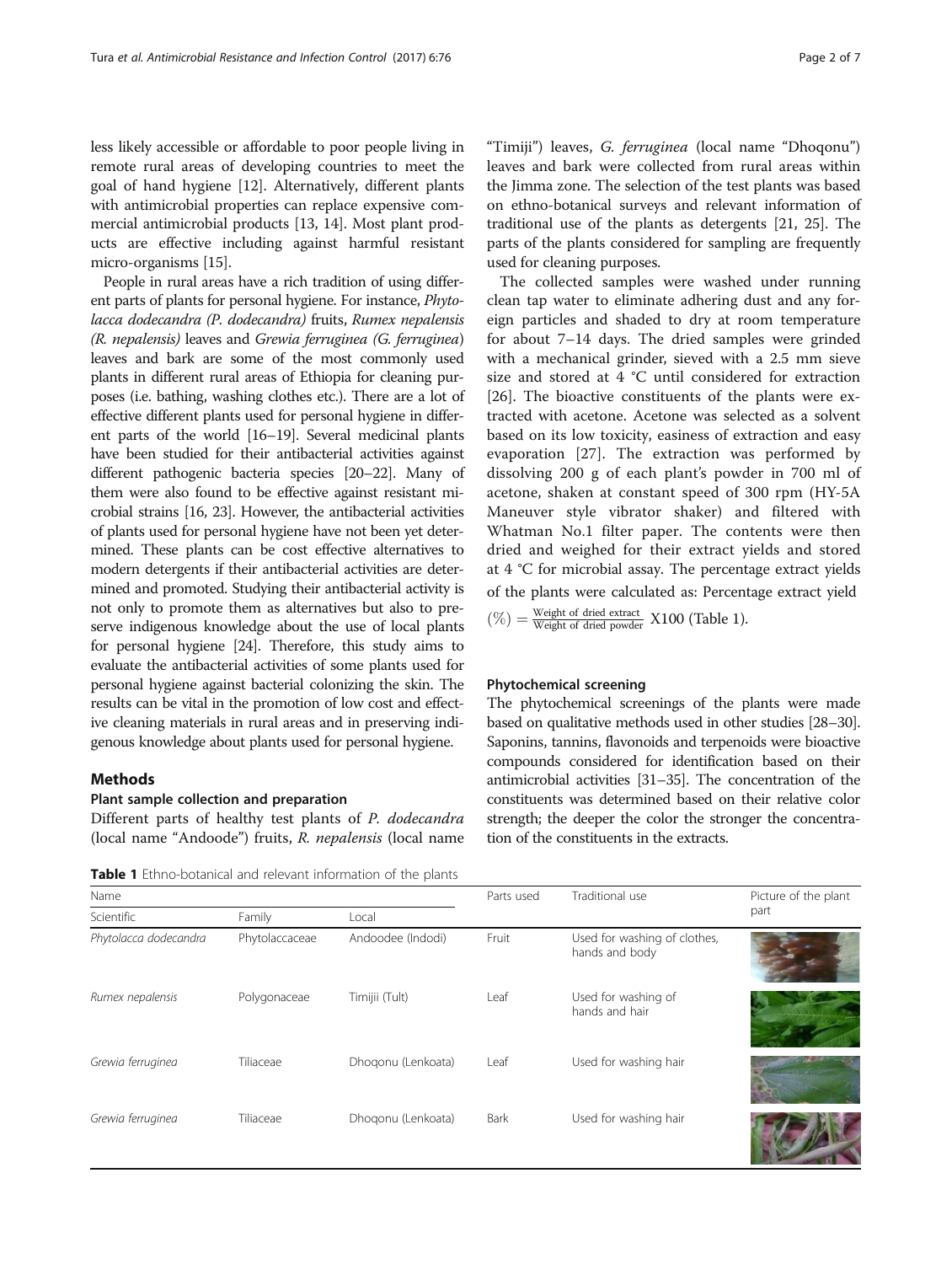Identification of Saponins was made by using a foam test by adding 5 ml of distilled water to 0.5 g of the extracts, shaken vigorously and observed for its frothing. Again three drops of olive oil were added and shaken vigorously for the formation of emulsions indicating the presence of saponins. The test for identification of tannins was done by mixing 0.5 g of the extracts with distilled water and heating on a water bath until the extracts were fully dissolved. The formation of a dark green color indicates the presence of tannins upon addition of 0.1% ferric chloride. Identification of the presence of flavonoids was made by adding 0.2 g of the extracts to 2 ml of 2% solution of NaOH. An intense yellow color was formed which turned colorless upon addition of few drops of diluted HCl indicating the presence of flavonoids. Finally, identification of terpenoids was made by mixing 0.2 g of the extracts with 2 ml of chloroform  $(CHCl<sub>3</sub>)$  and 3 ml of concentrated sulfuric acid  $(H_2SO_4)$  whereby the formation of a layer with a reddish-brown color interface indicates the presence of terpenoids.

# Isolation and identification of bacteria species

Isolation and susceptibility testing of the bacterial species were done by using standardized procedures [[36](#page-6-0)–[38\]](#page-6-0). Isolation of the test bacteria was done by using sterile cotton swabs soaked in 0.85% sterile saline solution. The samples were taken from palms, fingers and fingernails of the left and right hands of individuals working in hospital and food handling activities and preserved at 4 °C in saline solution.

Prior to culturing, MacConkey agar, Mannitol salt agar, Xylose Lysine Desoxycholate agar (XLD agar) and selenite F broth were prepared according to the instruction of the manufacturer and the operating standard procedures [[38, 39](#page-6-0)]. Subsequently, the swab samples were soaked in saline solution, vigorously shaken and 0.2 ml of the solution was cultured on the media and incubated in an inverted position at 37 °C for 24 h. The media containing inoculum was then observed for the formation of distinct isolated colonies for further sub-culturing. Colonies for sub-culture were considered based on the colony morphology of culture positive samples. Accordingly, Lactose fermenting colonies (LFCs) and non-lactose fermenting colonies (NLFCs) were characterized by pink color and pale color respectively on MacConkey agar. Small colonies surrounded by yellow zones or colonies changed the color of Mannitol Salt Agar (MSA) to yellow and white creamy colonies were also identified. Following gram staining, different biochemical and enzymatic reaction tests were done to identify bacteria into species. Therefore, we used oxidase, catalase, Klinger iron agar (KIA), lysine iron agar (LIA), Indole, Motility, Citrate, Urease, Triple sugar iron Agar (TSIA) and TSIA tests.

Due to resource constraints, classification of bacteria was done using the following basic biochemical approach [[4,](#page-5-0) [38, 40](#page-6-0)]. Accordingly, the identification of Salmonella species was made by culturing the colony on Xylose Lysine Desoxycholate agar media enriched with a Selenite broth; thus colonies with a black center were identified as Salmonella species. Identification of E.coli was made by using MacConkey salt agar and fermentation of lactose with the formation of flat dry pink of irregular colonies. Identification of S.aureus was made by using Mannitol salt agar with the subsequent formation of yellow/golden colored colonies. P. aeruginosa identification was made by using nutrient agar and MacConkey agar. Colonies with large and irregular opaque bluish-green pigment on nutrient agar and non-lactose fermentation with colorless colonies on MacConkey agar were identified as P. aeruginosa. These species of bacteria are responsible for many communicable diseases in developing countries. In addition, most of them are resistant to ordinary antibacterial agents and are considered for the current antibacterial activity testing.

E. coli (ATCC 25922), P. aeruginosa (DSMZ 1117), S. typhimurium (ATCC 13311) and S. aureus (ATCC 25923), all American Type Culture Collections were obtained from the Microbiology lab of Jimma University as reference bacteria strains for a quality control.

# Antibacterial activity testing

Inoculums for antibacterial testing were prepared by transferring pure bacteria strains grown on nutrient agar media to 5 ml sterile physiological saline solution (0.85% NaCl  $w/v$ ). The suspended turbidity was adjusted to 0.5 McFarland standards corresponding to  $1.5 \times 10^8$  CFU/ml [\[41](#page-6-0)]. The antibacterial activity testing of the plants was done by using a disc diffusion method [[37\]](#page-6-0). The standardized suspension of bacterial strains of  $1.5 \times 10^8$  CFU/ml was prepared and diffused on the Mueller Hinton agar (MHA) media with sterile swabs. Sterile filter paper discs of 6 mm diameter were impregnated with a 200 mg concentration of the plant extracts dissolved in 1 ml of DMSO, then placed on swabbed agar and incubated at  $37^{\circ}$  C for 24 h. The diameters of zones of inhibition were measured in millimeters using a ruler and the average of triplicate results were presented. A positive and negative control was done by 1% phenol solution and DMSO (without plant extracts) respectively.

# Determining MIC and MBC of the plants

The Minimum Inhibitory Concentration (MIC) and Minimum Bactericidal Concentration (MBC) of the plants were determined based on standard procedures and cited literatures [[42](#page-6-0)–[44\]](#page-6-0). Accordingly, a stock solution with the concentration of the plant extracts of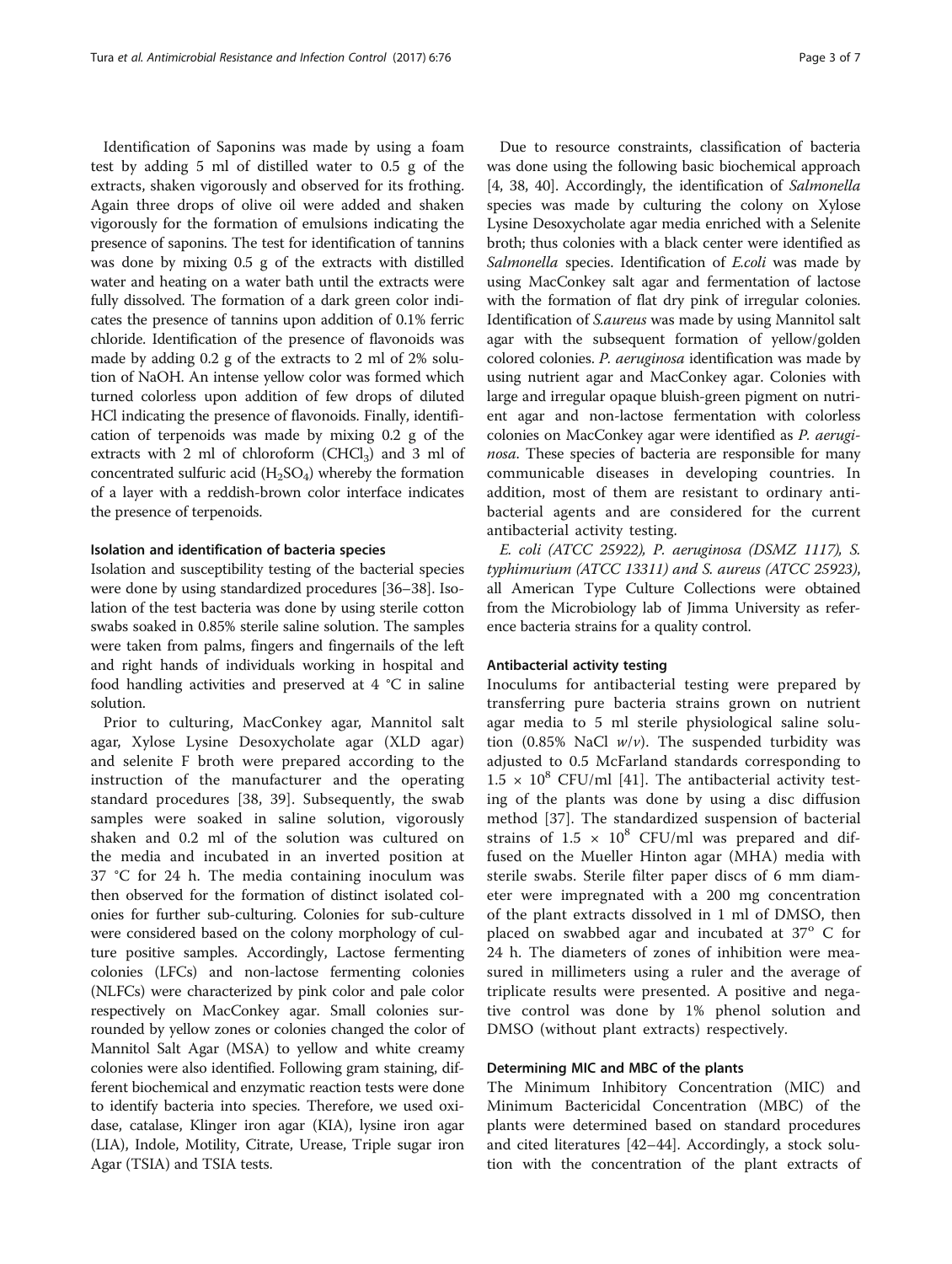200 mg in 1 ml of DMSO was diluted using a two-fold serial dilution. This provides the series of test concentrations of 100, 50, 25, 12.5, 6.25 and 3.13 mg/ml respectively. The plant's antibacterial activity testing was done by incubating each concentration of the extract with inoculum containing 0.1 ml of microbial cell at 37 °C for 24 h [[45](#page-6-0), [46](#page-6-0)]. The smallest concentration that inhibited the growth of the test bacteria was considered as MIC of the plants. The MBC of the plants was determined by transferring inoculums from MIC tubes to freshly prepared nutrient agar, incubated for 24 h at 37 °C with different concentrations of the extracts [\[23\]](#page-6-0). The smallest concentration of the extracts with no visible bacterial growth after incubation was taken as MBC.

# Results

# The extract yields of the plants and their phytochemical constituents

The method used for the extraction achieved varying extract yields ranging from 6.40 g to 15.47 g (Table 2). The highest percent extract yield was obtained from P. dodecandra fruits (7.74%) and the lowest (3.2%) was from G. ferruginea bark. Variations were also observed in the concentration of the phytochemical constituents of the plant parts and species. Phytochemical constituents are bioactive compounds with many antibacterial activities. Accordingly, all the evaluated plant species contain saponins, tannins and flavonoids in varying concentrations. However, terpenoids were not found in P. dodecandra fruits and R. nepalensis leaves (Table [3\)](#page-4-0).

# Antibacterial activities of the plants

The antibacterial activities of the plants are shown in Table [4](#page-4-0). The data shows huge antibacterial activity variation among different plant species and parts. The extracts of the plants achieved varying zones of inhibition against both isolate and reference (standard) bacteria species. The highest zone of inhibition (20.7  $\pm$  5.5 mm) was achieved with R. nepalensis leaves extract against reference Salmonella strain (S. typhimerium). The zones of inhibition of P. dodecandra fruits, and G. ferruginea leaves and bark against different bacterial species range from  $9.0 \pm 1.0$  to 16.7 ± 1.2 mm (Mean ± SD). However, all of them achieved a relatively smaller zone of inhibition against isolated bacteria than their reference counterparts. The MIC and the MBC of the studied plants are shown in Fig.[1](#page-5-0). Their MIC

Table 2 The extract yields of the plants

ranges from 3.13 mg/ml to 50 mg/ml while their MBC are between 6.25 mg/ml and 100 mg/ml. This implies that a higher concentration is needed for killing bacteria than for inhibiting their growth. The G. ferruginea leaves and bark extract showed the lowest MIC and MBC against Salmonella species while R. nepalensis similarly showed the lowest values against E. coli. Relatively, larger MIC and MBC were obtained with the extract of G. ferruginea and R. nepalensis against S. aureus and P. aeruginosa.

# **Discussion**

# Evaluation of the antibacterial activities of the plants

Among modern methods of extraction, maceration is effective in extracting bioactive compounds at room temperature [\[47](#page-6-0)]. These compounds contain broad spectrum antibacterial agents acting against different species of bacteria [\[34, 35](#page-6-0), [48, 49](#page-6-0)]. Different plant species contain different concentrations of bioactive compounds (Table [3](#page-4-0)). The variation in antibacterial activity against both test and reference bacteria is found to be attributable to variation in bioactive constituents of the plants. The variation was also significant even within the same plant when evaluated against different bacteria species. The antibacterial activity of R. nepalensis against Salmonella species (S. typhimurium) and P. aeruginosa is a good example. This plant showed the highest inhibition against Salmonella species and no inhibition against P. aeruginosa. The variation can be attributed to the high concentration of tannins and the lack of terpenoids in this plant. Nevertheless, most plant extracts achieved smaller zones of inhibition against test bacteria than reference bacterial species due to probability of antibacterial resistance with isolate species. However, all the evaluated plant extracts possess antimicrobial activity with high susceptibility pattern of low MIC and MBC. Their low MIC and MBC indicates their high efficacy against nonresistant and resistant bacteria species [\[50](#page-6-0)]. In particular, plants with a high concentration of flavonoids (i.e. P. dodecandra and G. ferruginea) have shown better antibacterial activity against isolate bacterial species than the remaining test plant species and parts. Literature reported flavonoids as bioactive compounds with high antimicrobial activities against resistant strains [\[51](#page-6-0), [52](#page-6-0)].

The bioactive constituents have different mechanism of action against bacterial cells. Tannins and Flavonoids act on bacterial cells through the formation of a complex

| S.No. | Plant parts         | Weight of powder (gram) | Weight of extract (gram) | Percent extract yield (%) |
|-------|---------------------|-------------------------|--------------------------|---------------------------|
|       | P.dodecandra fruit  | 200                     | 15.47                    | 7.74                      |
|       | R.nepalensis leaves | 200                     | 7.10                     | 3.55                      |
|       | G.ferruginea bark   | 200                     | 6.40                     | 3.20                      |
| 4     | G.ferruginea leaves | 200                     | 11.14                    | 5.57                      |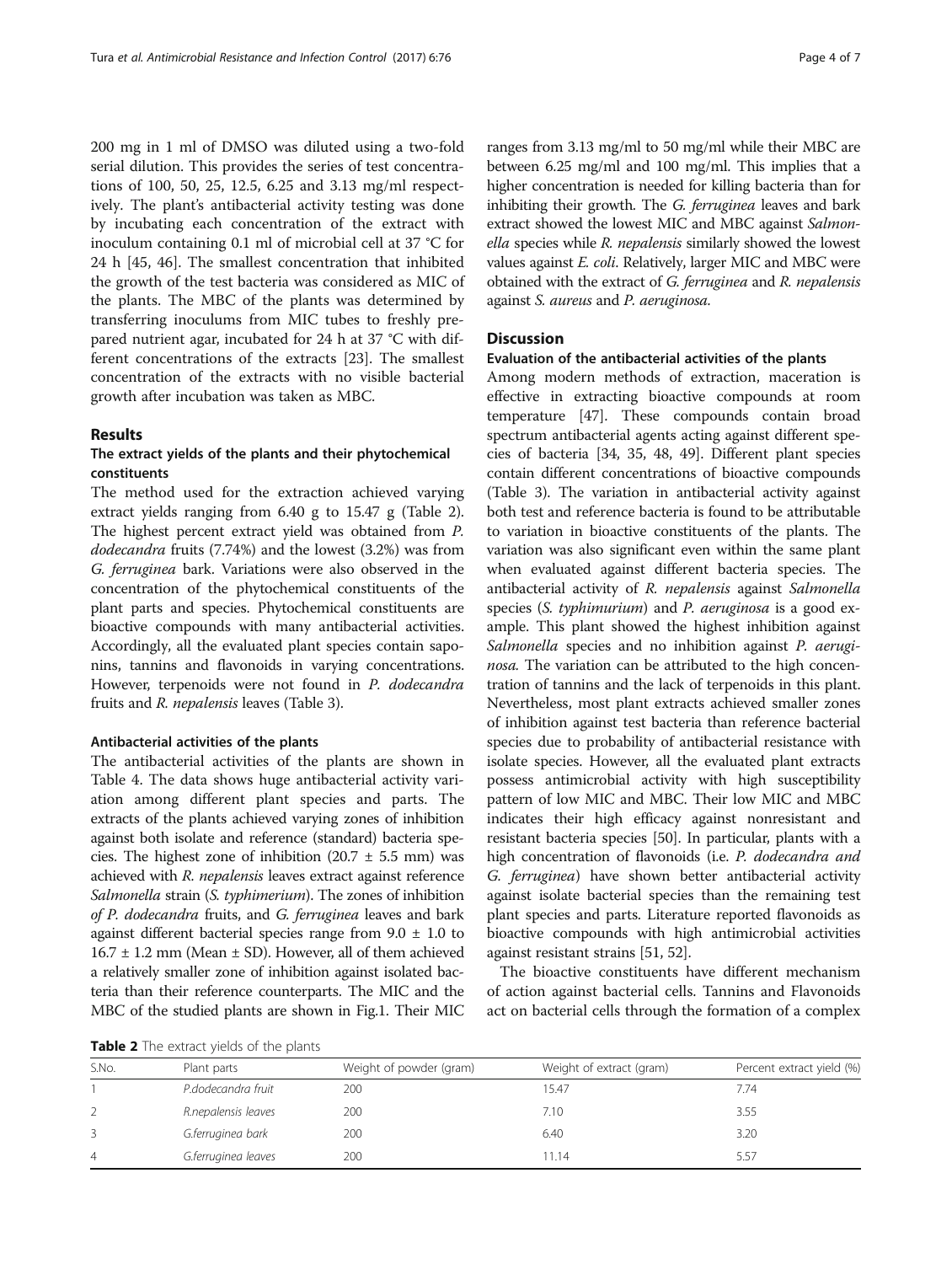| S. No.         | Phytochemical components | P.dodecandra fruit | R.nepalensis leaf        | G.ferruginea bark | G.ferruginea leaf |
|----------------|--------------------------|--------------------|--------------------------|-------------------|-------------------|
|                | Saponins                 |                    |                          | $^{+++}$          | $^{+++}$          |
|                | <b>Tannins</b>           |                    | $^{+++}$                 | $^{++}$           |                   |
|                | Flavonoids               | $^{+++}$           |                          | $^{+++}$          | $^{++}$           |
| $\overline{4}$ | Terpenoids               |                    | $\overline{\phantom{0}}$ | $^{++}$           | $+++$             |

<span id="page-4-0"></span>Table 3 Phythochemical constituents of the plants

Key:  $=$  absent;  $+$   $=$  present in small amount;  $++$   $=$  Present in moderate amount;  $++$   $=$  present in high amount

with cell walls, binding to proteins, disruption of membranes and inhibition of enzymes. Antibacterial effects of saponins are achieved through inactivation of extracellular medium and membranes of the bacterial cell [[13\]](#page-6-0). Saponins-rich extracts are less active against S. aureus compared to gram negative bacteria like E.coli and P. aeruginosa [[53\]](#page-6-0). Studies indicated that most pathogenic bacteria such as S.aureus and E.coli isolated from the hands of health workers are resistant to many antimicrobial agents [[54, 55\]](#page-6-0). However, the plants evaluated in the current study showed moderate to highest antibacterial activities against these organisms probably due to availability of bioactive compounds in high concentration. In particular, plants containing tannins, flavonoids and saponins are effective against resistant bacterial species [[16\]](#page-6-0). This shows the effectiveness of the studied plants against various bacterial species.

# Contribution of the plants to rural sanitation and public health

Most people living in rural areas of developing countries do not have sufficient income to afford the costs of modern antibacterial detergents. Moreover, most of them do not have sufficient awareness of the use of antibacterial detergents as a first line of defense against many communicable diseases [\[9,](#page-5-0) [56](#page-6-0)]. In addition, most of them do not have access to basic sanitation and clean water supply. Lack of access to basic sanitation and clean water can be solved by building the system providing the services. However, fecal-oral contamination and transmission of related diseases are inevitable if good hand hygiene is not practiced [[57](#page-6-0)]. In areas where

commercial detergents are not available or affordable the studied plants can be used as an alternative. These plants are available in most rural areas throughout the year to use without any costs. Moreover, research shows that S. aureus, E. coli and P. aeruginosa species are resistant to most antibacterial agents [[27](#page-6-0)]. However, all the test plants in the current study have shown antibacterial activity against these organisms with varying concentrations. This implies the possibility to use the ingredients of the plants in the formulation of commercial antibacterial detergents. However, the current study was not designed to provide its efficacy against resistant bacteria in a short contact time. Therefore, further investigation is needed to determine their efficacy with a short contact time. Nevertheless, the results are robust in promoting plant materials for hand hygiene in remote rural areas where commercial detergents are not available or not affordable to the poor.

# Conclusion

The current study evaluated the antibacterial activities of three plant species traditionally used as detergents in rural areas of Ethiopia. All the test plant species have shown moderate to high antibacterial activity against the test bacteria species. P.dodecandra fruit and G.ferruginea bark and leaves have shown zones of inhibition ranging from 8 to 11 mm against E. coli, S. aureus, P. aeruginosa and Salmonella species. R. nepalensis also has shown zones of inhibition ranging from 9 to 12 mm against all test bacterial species except P. aeruginosa. In addition, all of them achieved better antibacterial activity with the smallest concentration of the extracts (i.e. lowest MIC

**Table 4** Zone of inhibition (mean  $\pm$  SD,  $n = 3$ ) of the plants extracts in mm

| Extracts            | Bacteria strains |                |                |                |                |                |                |                 |  |
|---------------------|------------------|----------------|----------------|----------------|----------------|----------------|----------------|-----------------|--|
|                     | E.coli           |                | S. aureus      |                |                | P. aeruginosa  |                | Salmonella spp. |  |
|                     | Isolate          | Ref.           | Isolate        | Ref.           | Isolate        | Ref.           | Isolate        | Ref.            |  |
| P.dodecandra fruits | $9.7 \pm 0.6$    | $11.3 \pm 1.5$ | $10.3 \pm 2.1$ | $12.3 + 2.3$   | $9.3 + 2.5$    | $12.0 + 1.0$   | $11.0 \pm 1.0$ | $16.3 \pm 0.6$  |  |
| G. ferruginea leaf  | $10.0 \pm 1.0$   | $12 \pm 0.0$   | $9.7 \pm 0.6$  | $11.7 \pm 0.6$ | $9.0 \pm 1.0$  | $10.7 \pm 1.5$ | $11.0 \pm 1.0$ | $14.3 \pm 0.6$  |  |
| G. ferruginea bark  | $8.0 \pm 1.0$    | $12.0 \pm 2.6$ | $9.0 \pm 1.0$  | $11.3 \pm 2.9$ | $9.7 \pm 2.5$  | $10.3 \pm 1.2$ | $9.3 \pm 0.6$  | $16.7 \pm 1.2$  |  |
| R. nepalensis leaf  | $9.0 \pm 1.0$    | $10.3 \pm 0.6$ | $9.0 \pm 1.0$  | $12.0 \pm 3.5$ | N <sub>l</sub> | N <sub>1</sub> | $10.0 \pm 1.0$ | $20.7 \pm 5.5$  |  |
| Phenol              | $7.3 \pm 0.6$    | $8.7 + 1.5$    | $8.0 + 1.0$    | $8.7 + 1.2$    | $7.7 + 0.6$    | $8.0 \pm 1.7$  | $5.0 + 4.4$    | $5.0 \pm 4.4$   |  |
| <b>DMSO</b>         | 0                | $\Omega$       | $\Omega$       | $\Omega$       | $\Omega$       |                |                | 0               |  |

Key:  $\pm$  SD = Standard Deviation, Ref. = Reference bacteria strain, NI = No Zone of inhibition, n = number of replicates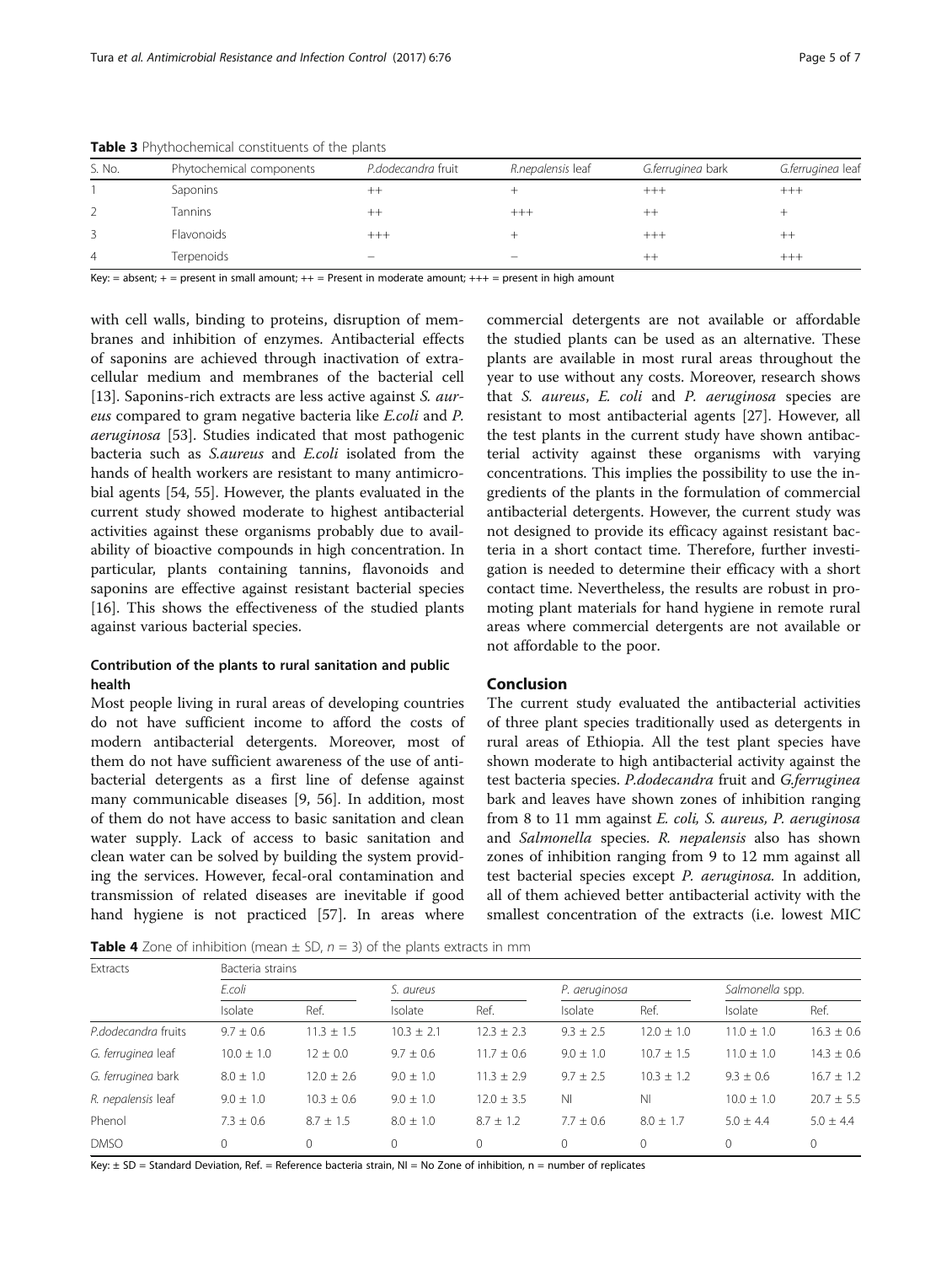<span id="page-5-0"></span>

and MBC). The difference in antibacterial activity of the plants can be attributed to varying availability of the bioactive constituents. However, all of them contain effective bioactive constituents such as tannins, flavonoids and saponins in varying concentration. These constituents are effective against different bacterial species including resistant strains. Therefore, all the test plants are strong enough to replace commercial detergents and achieve good personal hygiene in rural areas where the accessibility or affordability of commercial detergents are limited or absent. These plants are abundantly available in rural areas to be a promising source of commercial antimicrobial agent production if further investigation is considered.

#### Abbreviations

DMSO: Dimethylsulfoxide; KIA: Klinger iron agar; LFCs: Lactose Fermenting Colonies; LIA: Lysine iron agar; MBC: Minimum Bactericidal Concentration; MHA: Mueller Hinton Agar; MIC: Minimum Inhibitory Concentration; NLFC: Non-lactose fermenting colonies; XLD: Xylose Lysine Desoxycholate

#### Acknowledgements

"Not applicable" in this section.

#### Funding

This study was supported by Jimma University College of public health and medical sciences research and post graduate office.

#### Availability of data and materials

Data sharing not applicable to this article as no datasets were generated or analyzed during the current study.

#### Authors' contributions

GTT (Gutema), designed the study, collected the data, did the experiment, analyzed the data, and wrote the first draft of the manuscript. GTT (Gudina) participated in the design of the study, supervised the whole process, reviewed and modified the draft of the manuscript. WBE (Wondwossen) participated in the study, supervision and review of manuscript. All authors read and approved the final manuscript.

#### Ethics approval and consent to participate

"Not applicable" in this section.

#### Consent for publication

"Not applicable" in this section.

#### Competing interests

The authors declare that they have no competing interests.

#### Publisher's Note

Springer Nature remains neutral with regard to jurisdictional claims in published maps and institutional affiliations.

# Received: 19 April 2017 Accepted: 25 July 2017 Published online: 28 July 2017

#### References

- 1. Boyce JM, Pittet D. Guideline for hand hygiene in health-care settings: recommendations of the healthcare infection control practices advisory committee and the hicpac/shea/apic/idsa hand hygiene task force. Am J Infect Control. 2002;30(8):S1–S46.
- 2. Wolf R, et al. Soaps, shampoos, and detergents. Clin Dermatol. 2001; 19(4):393–7.
- 3. Simonne, A., Hand hygiene and hand sanitizers, in Department of Family, Youth and Community Sciences, Institute of Food and Agricultural Sciences (IFAS).2016, University of Florida.
- 4. Tambekar D, et al. Prevention of transmission of infectious disease: studies on hand hygiene in health-care among students. Cont J Biomed Sci. 2007;1:  $6 - 10$
- 5. Tambekar DH, Shirsat SD. Hand washing: a cornerstone to prevent the transmission of Diarrhoeal infection. Asian J Med Sci. 2009;1(3):100–3.
- 6. Cossu A, et al. Assessment of sanitation efficacy against Escherichia Coli O157: H7 by rapid measurement of intracellular oxidative stress, membrane damage or glucose active uptake. Food Control. 2017;71:293–300.
- 7. Burton M, et al. The effect of handwashing with water or soap on bacterial contamination of hands. Int J Environ Res Public Health. 2011;8(1):97–104.
- 8. Curtis V, Cairncross S. Effect of washing hands with soap on diarrhoea risk in the community: a systematic review. Lancet Infect Dis. 2003;3(5):275–81.
- 9. Biran A, et al. The effect of a soap promotion and hygiene education campaign on handwashing behaviour in rural India: a cluster randomised trial. Tropical Med Int Health. 2009;14(10):1303–14.
- 10. Barnes, S., D. Concepcion, and G. Felizardo, Guide to the Elimination of Infections in Hemodialysis. Washington.–APIC.–2010.–78 p, 2010.